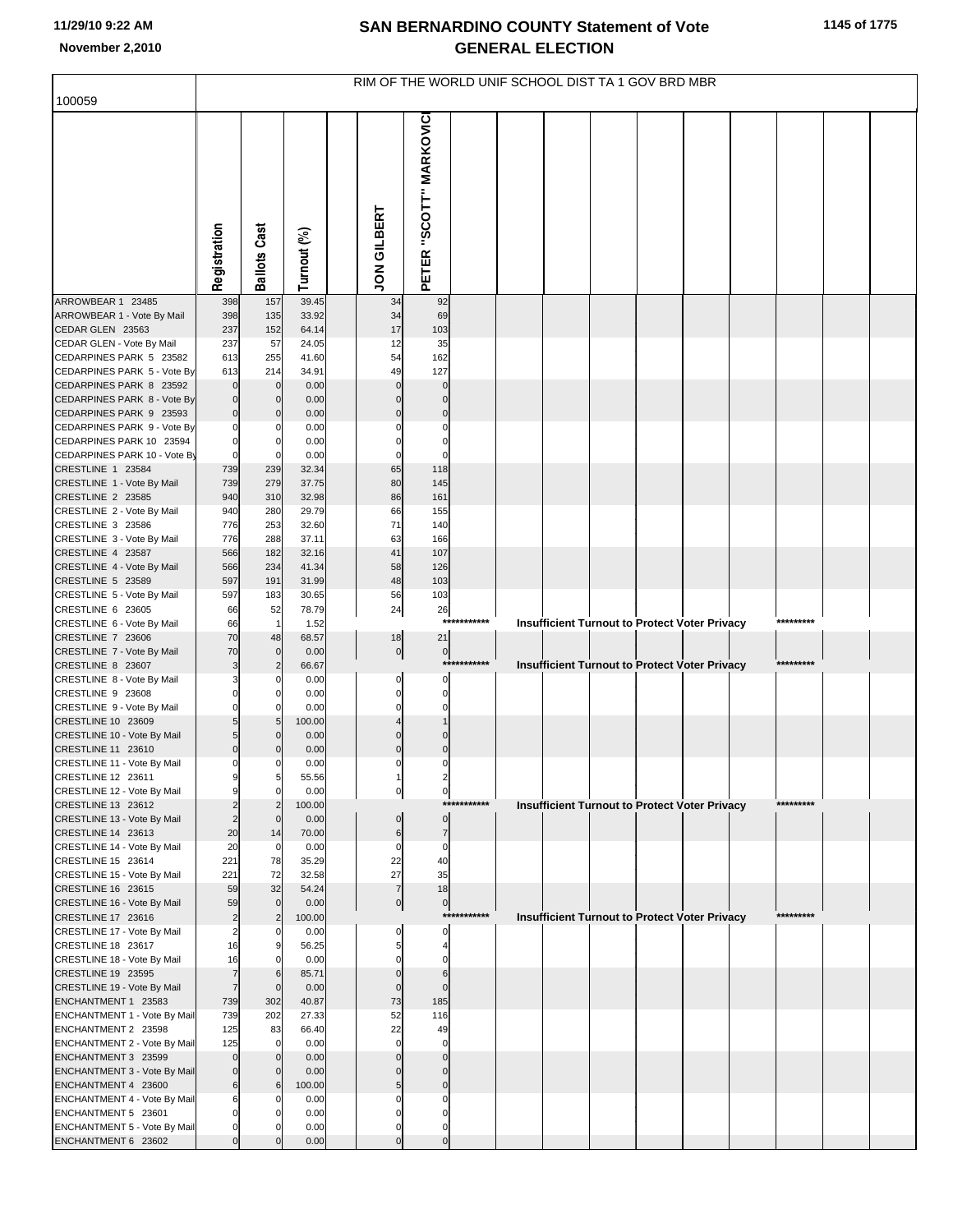|                                                          | RIM OF THE WORLD UNIF SCHOOL DIST TA 1 GOV BRD MBR |                      |                |  |                    |                        |  |  |  |  |  |  |  |  |  |  |
|----------------------------------------------------------|----------------------------------------------------|----------------------|----------------|--|--------------------|------------------------|--|--|--|--|--|--|--|--|--|--|
| 100059                                                   |                                                    |                      |                |  |                    |                        |  |  |  |  |  |  |  |  |  |  |
|                                                          | Registration                                       | <b>Ballots Cast</b>  | Turnout (%)    |  | <b>JON GILBERT</b> | PETER "SCOTT" MARKOVIC |  |  |  |  |  |  |  |  |  |  |
| ENCHANTMENT 6 - Vote By Mail                             |                                                    | $\mathbf 0$          | 0.00           |  |                    | $\mathbf 0$            |  |  |  |  |  |  |  |  |  |  |
| ENCHANTMENT 7 23603                                      |                                                    | $\mathbf 0$          | 0.00           |  |                    | $\Omega$               |  |  |  |  |  |  |  |  |  |  |
| ENCHANTMENT 7 - Vote By Mail<br>ENCHANTMENT 8 23604      | $\mathbf 0$<br>$\mathbf 0$                         | $\Omega$             | 0.00<br>0.00   |  |                    | C                      |  |  |  |  |  |  |  |  |  |  |
| ENCHANTMENT 8 - Vote By Mail                             | $\mathbf 0$                                        | $\mathbf 0$          | 0.00           |  | $\Omega$           | $\mathsf{C}$           |  |  |  |  |  |  |  |  |  |  |
| GREEN VALLEY LAKE 23482                                  | 259                                                | 112                  | 43.24          |  | 27                 | 54                     |  |  |  |  |  |  |  |  |  |  |
| GREEN VALLEY LAKE - Vote By                              | 259                                                | 81                   | 31.27          |  | 23                 | 34                     |  |  |  |  |  |  |  |  |  |  |
| LAKE ARROWHEAD 1 23557                                   | 207                                                | 140                  | 67.63          |  | 26                 | 104                    |  |  |  |  |  |  |  |  |  |  |
| LAKE ARROWHEAD 1 - Vote By                               | 207                                                | $\mathbf 0$          | 0.00           |  | $\mathbf 0$        | $\mathbf 0$            |  |  |  |  |  |  |  |  |  |  |
| LAKE ARROWHEAD 2 23558<br>LAKE ARROWHEAD 2 - Vote By     | 921<br>921                                         | 358<br>400           | 38.87<br>43.43 |  | 69<br>67           | 225<br>254             |  |  |  |  |  |  |  |  |  |  |
| LAKE ARROWHEAD 3 23559                                   | 957                                                | 265                  | 27.69          |  | 63                 | 144                    |  |  |  |  |  |  |  |  |  |  |
| LAKE ARROWHEAD 3 - Vote By                               | 957                                                | 454                  | 47.44          |  | 97                 | 270                    |  |  |  |  |  |  |  |  |  |  |
| LAKE ARROWHEAD 4 23560                                   | 859                                                | 194                  | 22.58          |  | 42                 | 114                    |  |  |  |  |  |  |  |  |  |  |
| LAKE ARROWHEAD 4 - Vote By                               | 859                                                | 434                  | 50.52          |  | 73                 | 285                    |  |  |  |  |  |  |  |  |  |  |
| LAKE ARROWHEAD 5 23561                                   | 945                                                | 343                  | 36.30          |  | 56                 | 239                    |  |  |  |  |  |  |  |  |  |  |
| LAKE ARROWHEAD 5 - Vote By<br>LAKE ARROWHEAD 6 23562     | 945<br>862                                         | 315<br>258           | 33.33<br>29.93 |  | 54<br>45           | 210<br>170             |  |  |  |  |  |  |  |  |  |  |
| LAKE ARROWHEAD 6 - Vote By                               | 862                                                | 324                  | 37.59          |  | 77                 | 195                    |  |  |  |  |  |  |  |  |  |  |
| LAKE ARROWHEAD 8 23573                                   | $\mathbf 0$                                        | $\mathbf 0$          | 0.00           |  | $\mathbf{0}$       | $\mathbf 0$            |  |  |  |  |  |  |  |  |  |  |
| LAKE ARROWHEAD 8 - Vote By                               | $\bf 0$                                            | $\mathbf 0$          | 0.00           |  | $\Omega$           | $\mathbf 0$            |  |  |  |  |  |  |  |  |  |  |
| LAKE ARROWHEAD 9 23574                                   | 79                                                 | 59                   | 74.68          |  |                    | 36                     |  |  |  |  |  |  |  |  |  |  |
| LAKE ARROWHEAD 9 - Vote By                               | 79<br>$\mathbf 0$                                  | 0<br>$\Omega$        | 0.00           |  |                    | $\Omega$<br>C          |  |  |  |  |  |  |  |  |  |  |
| NATIONAL FOREST 47 23513<br>NATIONAL FOREST 47 - Vote By | $\overline{0}$                                     | $\Omega$             | 0.00<br>0.00   |  | C                  | $\mathsf{C}$           |  |  |  |  |  |  |  |  |  |  |
| NATIONAL FOREST 48 23514                                 | $\mathbf 0$                                        | $\mathbf 0$          | 0.00           |  |                    | $\sqrt{ }$             |  |  |  |  |  |  |  |  |  |  |
| NATIONAL FOREST 48 - Vote By                             | $\mathbf 0$                                        | $\Omega$             | 0.00           |  | C                  | $\mathsf{C}$           |  |  |  |  |  |  |  |  |  |  |
| NATIONAL FOREST 49 23515                                 | 7                                                  | -0                   | 0.00           |  |                    |                        |  |  |  |  |  |  |  |  |  |  |
| NATIONAL FOREST 49 - Vote By                             | 7                                                  | $\Omega$             | 0.00           |  |                    |                        |  |  |  |  |  |  |  |  |  |  |
| NATIONAL FOREST 50 23516<br>NATIONAL FOREST 50 - Vote By | $\Omega$<br>$\mathbf{0}$                           | O<br>$\Omega$        | 0.00<br>0.00   |  |                    |                        |  |  |  |  |  |  |  |  |  |  |
| NATIONAL FOREST 51 23517                                 | $\Omega$                                           | $\Omega$             | 0.00           |  |                    |                        |  |  |  |  |  |  |  |  |  |  |
| NATIONAL FOREST 51 - Vote By                             | $\mathbf 0$                                        | $\Omega$             | 0.00           |  |                    | $\Omega$               |  |  |  |  |  |  |  |  |  |  |
| NATIONAL FOREST 52 23518                                 | $\mathbf 0$                                        | O                    | 0.00           |  | C                  | $\Omega$               |  |  |  |  |  |  |  |  |  |  |
| NATIONAL FOREST 52 - Vote By                             |                                                    |                      | 0.00           |  |                    |                        |  |  |  |  |  |  |  |  |  |  |
| NATIONAL FOREST 53 23519<br>NATIONAL FOREST 53 - Vote By | $\Omega$                                           | $\Omega$             | 0.00           |  |                    |                        |  |  |  |  |  |  |  |  |  |  |
| NATIONAL FOREST 54 23520                                 |                                                    | $\Omega$             | 0.00<br>0.00   |  |                    |                        |  |  |  |  |  |  |  |  |  |  |
| NATIONAL FOREST 54 - Vote By                             | $\mathbf{0}$                                       | $\Omega$             | 0.00           |  |                    |                        |  |  |  |  |  |  |  |  |  |  |
| NATIONAL FOREST 55 23521                                 |                                                    |                      | 0.00           |  |                    |                        |  |  |  |  |  |  |  |  |  |  |
| NATIONAL FOREST 55 - Vote By                             | $\Omega$                                           | $\Omega$             | 0.00           |  |                    |                        |  |  |  |  |  |  |  |  |  |  |
| NATIONAL FOREST 56 23522                                 | $\Omega$                                           |                      | 0.00           |  |                    |                        |  |  |  |  |  |  |  |  |  |  |
| NATIONAL FOREST 56 - Vote By<br>NATIONAL FOREST 57 23523 |                                                    | $\Omega$<br>$\Omega$ | 0.00<br>0.00   |  |                    |                        |  |  |  |  |  |  |  |  |  |  |
| NATIONAL FOREST 57 - Vote By                             | $\Omega$                                           | $\Omega$             | 0.00           |  |                    |                        |  |  |  |  |  |  |  |  |  |  |
| NATIONAL FOREST 58 23524                                 |                                                    |                      | 0.00           |  |                    |                        |  |  |  |  |  |  |  |  |  |  |
| NATIONAL FOREST 58 - Vote By                             | $\Omega$                                           | O                    | 0.00           |  |                    |                        |  |  |  |  |  |  |  |  |  |  |
| NATIONAL FOREST 59 23525                                 |                                                    |                      | 0.00           |  |                    |                        |  |  |  |  |  |  |  |  |  |  |
| NATIONAL FOREST 59 - Vote By<br>NATIONAL FOREST 60 23526 |                                                    | $\Omega$<br>$\Omega$ | 0.00<br>0.00   |  |                    |                        |  |  |  |  |  |  |  |  |  |  |
| NATIONAL FOREST 60 - Vote By                             | $\Omega$                                           | $\Omega$             | 0.00           |  |                    | $\sqrt{ }$             |  |  |  |  |  |  |  |  |  |  |
| NATIONAL FOREST 61 23527                                 | $\Omega$                                           | n                    | 0.00           |  |                    |                        |  |  |  |  |  |  |  |  |  |  |
| NATIONAL FOREST 61 - Vote By                             | $\Omega$                                           | $\Omega$             | 0.00           |  |                    |                        |  |  |  |  |  |  |  |  |  |  |
| NATIONAL FOREST 62 23528                                 | 71                                                 | 52                   | 73.24          |  |                    | 30                     |  |  |  |  |  |  |  |  |  |  |
| NATIONAL FOREST 62 - Vote By<br>NATIONAL FOREST 63 23529 | 71<br>$\Omega$                                     | $\Omega$<br>$\Omega$ | 0.00<br>0.00   |  |                    | $\Omega$               |  |  |  |  |  |  |  |  |  |  |
| NATIONAL FOREST 63 - Vote By                             | $\mathbf 0$                                        | $\Omega$             | 0.00           |  |                    |                        |  |  |  |  |  |  |  |  |  |  |
| NATIONAL FOREST 64 23530                                 |                                                    |                      | 0.00           |  |                    |                        |  |  |  |  |  |  |  |  |  |  |
| NATIONAL FOREST 64 - Vote By                             |                                                    |                      | 0.00           |  |                    |                        |  |  |  |  |  |  |  |  |  |  |
| NATIONAL FOREST 65 23531                                 |                                                    |                      | 0.00           |  |                    |                        |  |  |  |  |  |  |  |  |  |  |
| NATIONAL FOREST 65 - Vote By                             |                                                    |                      | 0.00           |  |                    | $\sqrt{ }$             |  |  |  |  |  |  |  |  |  |  |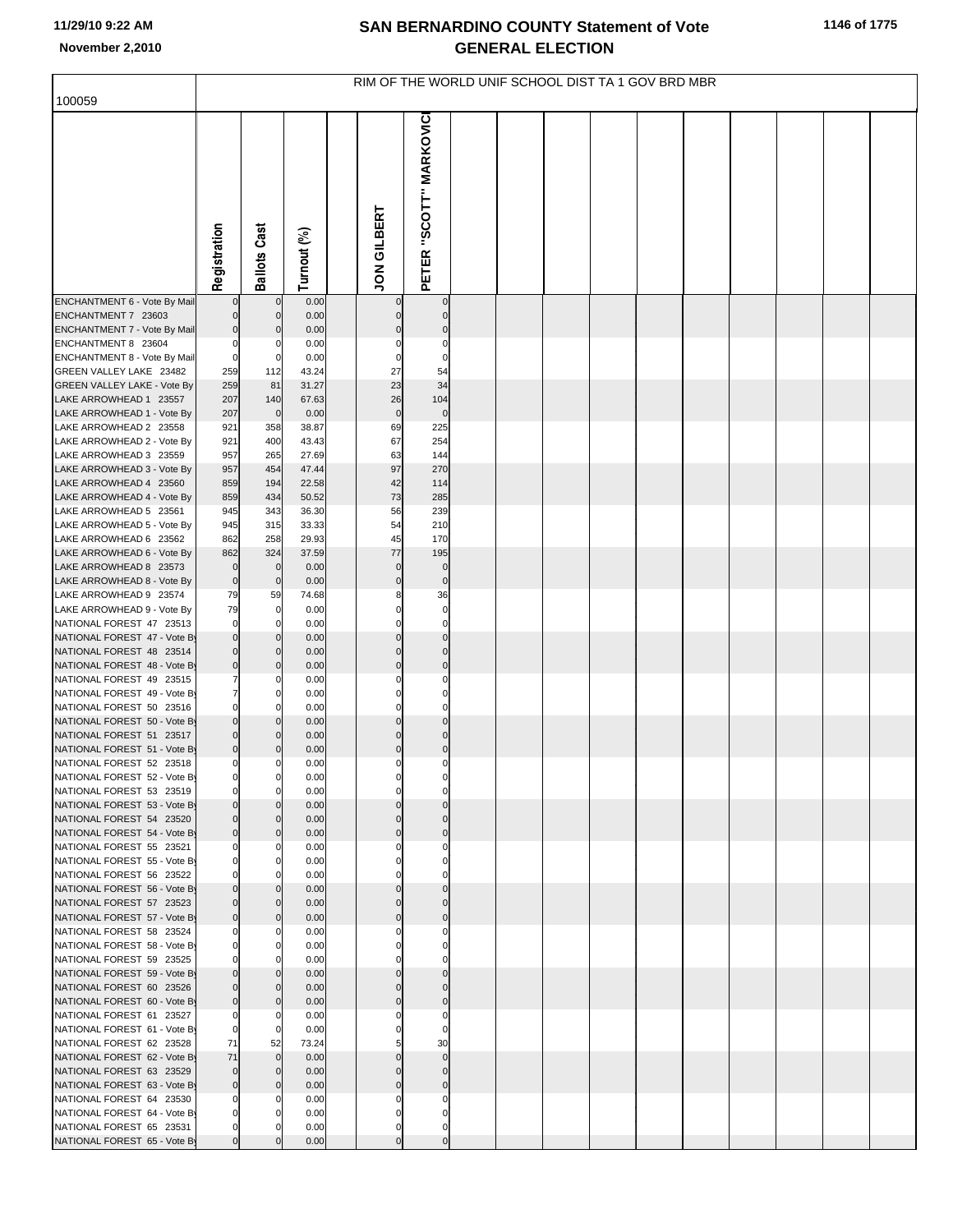|                                                           | RIM OF THE WORLD UNIF SCHOOL DIST TA 1 GOV BRD MBR |                     |                |  |                      |                        |               |  |  |  |  |                                                      |  |           |  |  |
|-----------------------------------------------------------|----------------------------------------------------|---------------------|----------------|--|----------------------|------------------------|---------------|--|--|--|--|------------------------------------------------------|--|-----------|--|--|
| 100059                                                    |                                                    |                     |                |  |                      |                        |               |  |  |  |  |                                                      |  |           |  |  |
|                                                           | Registration                                       | <b>Ballots Cast</b> | Turnout (%)    |  | <b>JON GILBERT</b>   | PETER "SCOTT" MARKOVIC |               |  |  |  |  |                                                      |  |           |  |  |
|                                                           |                                                    |                     | 0.00           |  |                      | $\Omega$               |               |  |  |  |  |                                                      |  |           |  |  |
| NATIONAL FOREST 66 23532<br>NATIONAL FOREST 66 - Vote By  | $\mathbf 0$                                        | $\mathbf 0$         | 0.00           |  |                      |                        |               |  |  |  |  |                                                      |  |           |  |  |
| NATIONAL FOREST 67 23533                                  | 18                                                 |                     | 50.00          |  |                      |                        |               |  |  |  |  |                                                      |  |           |  |  |
| NATIONAL FOREST 67 - Vote By                              | 18                                                 |                     | 0.00           |  |                      |                        |               |  |  |  |  |                                                      |  |           |  |  |
| NATIONAL FOREST 68 23534                                  | $\overline{7}$<br>7                                |                     | 100.00         |  |                      |                        |               |  |  |  |  |                                                      |  |           |  |  |
| NATIONAL FOREST 68 - Vote By<br>NATIONAL FOREST 69 23535  | $\Omega$                                           |                     | 0.00<br>0.00   |  |                      |                        |               |  |  |  |  |                                                      |  |           |  |  |
| NATIONAL FOREST 69 - Vote By                              | $\Omega$                                           | $\Omega$            | 0.00           |  |                      |                        |               |  |  |  |  |                                                      |  |           |  |  |
| NATIONAL FOREST 70 23536                                  | 74                                                 | 69                  | 93.24          |  |                      | 36                     |               |  |  |  |  |                                                      |  |           |  |  |
| NATIONAL FOREST 70 - Vote By                              | 74                                                 | 0                   | 0.00           |  | 0                    | $\pmb{0}$              |               |  |  |  |  |                                                      |  |           |  |  |
| NATIONAL FOREST 71 23537<br>NATIONAL FOREST 71 - Vote By  |                                                    | 2<br>O              | 66.67<br>0.00  |  | O                    | $***$<br>$\Omega$      |               |  |  |  |  | Insufficient Turnout to Protect Voter Privacy        |  |           |  |  |
| NATIONAL FOREST 99 23541                                  |                                                    |                     | 0.00           |  |                      |                        |               |  |  |  |  |                                                      |  |           |  |  |
| NATIONAL FOREST 99 - Vote By                              |                                                    | $\Omega$            | 0.00           |  |                      |                        |               |  |  |  |  |                                                      |  |           |  |  |
| NATIONAL FOREST 100 23542                                 |                                                    |                     | 0.00           |  |                      |                        |               |  |  |  |  |                                                      |  |           |  |  |
| NATIONAL FOREST 100 - Vote B                              |                                                    |                     | 0.00           |  |                      |                        |               |  |  |  |  |                                                      |  |           |  |  |
| NATIONAL FOREST 101 23543<br>NATIONAL FOREST 101 - Vote B |                                                    |                     | 0.00<br>0.00   |  |                      |                        |               |  |  |  |  |                                                      |  |           |  |  |
| NATIONAL FOREST 102 23544                                 |                                                    |                     | 0.00           |  |                      |                        |               |  |  |  |  |                                                      |  |           |  |  |
| NATIONAL FOREST 102 - Vote B                              |                                                    |                     | 0.00           |  | 0                    | $\mathbf 0$            |               |  |  |  |  |                                                      |  |           |  |  |
| NATIONAL FOREST 103 23545                                 |                                                    |                     | 80.00          |  |                      | ***                    | ********      |  |  |  |  | Insufficient Turnout to Protect Voter Privacy        |  | ********* |  |  |
| NATIONAL FOREST 103 - Vote B                              |                                                    |                     | 0.00           |  |                      |                        |               |  |  |  |  |                                                      |  |           |  |  |
| NATIONAL FOREST 104 23546<br>NATIONAL FOREST 104 - Vote B |                                                    |                     | 0.00<br>0.00   |  |                      |                        |               |  |  |  |  |                                                      |  |           |  |  |
| NATIONAL FOREST 105 23547                                 |                                                    |                     | 0.00           |  |                      |                        |               |  |  |  |  |                                                      |  |           |  |  |
| NATIONAL FOREST 105 - Vote B                              |                                                    | $\Omega$            | 0.00           |  |                      |                        |               |  |  |  |  |                                                      |  |           |  |  |
| NATIONAL FOREST 133 23575                                 |                                                    |                     | 0.00           |  |                      |                        |               |  |  |  |  |                                                      |  |           |  |  |
| NATIONAL FOREST 133 - Vote B<br>NATIONAL FOREST 137 23576 |                                                    |                     | 0.00<br>0.00   |  |                      |                        |               |  |  |  |  |                                                      |  |           |  |  |
| NATIONAL FOREST 137 - Vote B                              |                                                    |                     | 0.00           |  |                      |                        |               |  |  |  |  |                                                      |  |           |  |  |
| NATIONAL FOREST 138 23577                                 |                                                    |                     | 0.00           |  |                      |                        |               |  |  |  |  |                                                      |  |           |  |  |
| NATIONAL FOREST 138 - Vote B                              |                                                    |                     | 0.00           |  |                      |                        |               |  |  |  |  |                                                      |  |           |  |  |
| NATIONAL FOREST 139 23578                                 |                                                    |                     | 0.00           |  |                      |                        |               |  |  |  |  |                                                      |  |           |  |  |
| NATIONAL FOREST 139 - Vote B<br>NATIONAL FOREST 140 23579 | $\Omega$<br>$\mathbf{0}$                           | O<br>$\overline{0}$ | 0.00<br>0.00   |  |                      | n                      |               |  |  |  |  |                                                      |  |           |  |  |
| NATIONAL FOREST 140 - Vote B                              | $\Omega$                                           | $\Omega$            | 0.00           |  |                      |                        |               |  |  |  |  |                                                      |  |           |  |  |
| NATIONAL FOREST 141 23580                                 |                                                    |                     | 0.00           |  |                      |                        |               |  |  |  |  |                                                      |  |           |  |  |
| NATIONAL FOREST 141 - Vote B                              |                                                    | $\Omega$            | 0.00           |  |                      |                        |               |  |  |  |  |                                                      |  |           |  |  |
| NATIONAL FOREST 142 23581<br>NATIONAL FOREST 142 - Vote B |                                                    | $\Omega$            | 0.00<br>0.00   |  |                      |                        |               |  |  |  |  |                                                      |  |           |  |  |
| RIM OF THE WORLD 1 23588                                  |                                                    | n                   | 0.00           |  |                      |                        |               |  |  |  |  |                                                      |  |           |  |  |
| RIM OF THE WORLD 1 - Vote By                              |                                                    | $\Omega$            | 0.00           |  |                      |                        |               |  |  |  |  |                                                      |  |           |  |  |
| RIM OF THE WORLD 2 23596                                  | 192                                                | 40                  | 20.83          |  | 11                   | 17                     |               |  |  |  |  |                                                      |  |           |  |  |
| RIM OF THE WORLD 2 - Vote By<br>RIM OF THE WORLD 3 23597  | 192                                                | 100                 | 52.08<br>90.00 |  | 23<br>$\overline{1}$ | 55                     |               |  |  |  |  |                                                      |  |           |  |  |
| RIM OF THE WORLD 3 - Vote By                              | 10<br>10                                           | 9<br>0              | 0.00           |  | $\mathbf 0$          | $\overline{7}$<br>0    |               |  |  |  |  |                                                      |  |           |  |  |
| RIM OF THE WORLD 4 23618                                  | 130                                                | 83                  | 63.85          |  | 20                   | 50                     |               |  |  |  |  |                                                      |  |           |  |  |
| RIM OF THE WORLD 4 - Vote By                              | 130                                                |                     | 0.77           |  |                      |                        | ****<br>***** |  |  |  |  | <b>Insufficient Turnout to Protect Voter Privacy</b> |  |           |  |  |
| RIM OF THE WORLD 5 23590                                  | $\overline{0}$                                     | $\Omega$            | 0.00           |  | $\Omega$             | $\mathbf 0$            |               |  |  |  |  |                                                      |  |           |  |  |
| RIM OF THE WORLD 5 - Vote By<br>RUNNING SPRINGS 1 23483   | $\mathbf 0$<br>259                                 | $\mathbf 0$<br>80   | 0.00<br>30.89  |  | $\mathbf 0$<br>17    | $\mathbf 0$<br>48      |               |  |  |  |  |                                                      |  |           |  |  |
| RUNNING SPRINGS 1 - Vote By                               | 259                                                | 118                 | 45.56          |  | 30                   | 72                     |               |  |  |  |  |                                                      |  |           |  |  |
| RUNNING SPRINGS 2 23484                                   | 653                                                | 250                 | 38.28          |  | 61                   | 125                    |               |  |  |  |  |                                                      |  |           |  |  |
| RUNNING SPRINGS 2 - Vote By                               | 653                                                | 202                 | 30.93          |  | 62                   | 99                     |               |  |  |  |  |                                                      |  |           |  |  |
| RUNNING SPRINGS 3 23496                                   | 525                                                | 204                 | 38.86          |  | 41                   | 121                    |               |  |  |  |  |                                                      |  |           |  |  |
| RUNNING SPRINGS 3 - Vote By<br>RUNNING SPRINGS 4 23498    | 525<br>561                                         | 169<br>214          | 32.19<br>38.15 |  | 37<br>57             | 109<br>117             |               |  |  |  |  |                                                      |  |           |  |  |
| RUNNING SPRINGS 4 - Vote By                               | 561                                                | 183                 | 32.62          |  | 44                   | 109                    |               |  |  |  |  |                                                      |  |           |  |  |
| RUNNING SPRINGS 5 23502                                   | 450                                                | 172                 | 38.22          |  | 43                   | 98                     |               |  |  |  |  |                                                      |  |           |  |  |
| RUNNING SPRINGS 5 - Vote By                               | 450                                                | 165                 | 36.67          |  | 40                   | 84                     |               |  |  |  |  |                                                      |  |           |  |  |
| SKYFOREST 23565                                           | 679                                                | 258                 | 38.00          |  | 52                   | 163                    |               |  |  |  |  |                                                      |  |           |  |  |